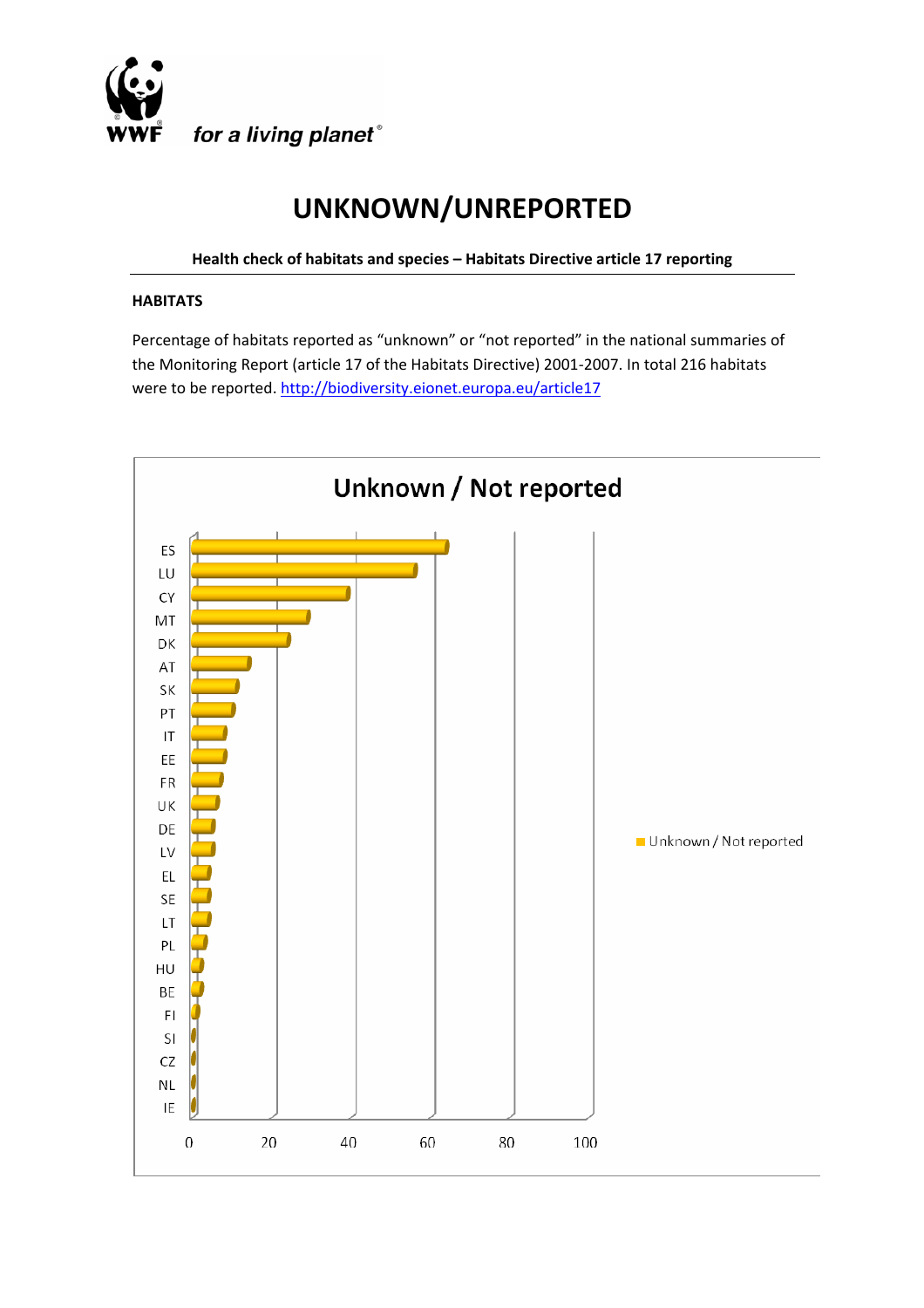#### **HABITATS TABLE (%)**

|                | Unknown / Not reported  |
|----------------|-------------------------|
| IE             | 0                       |
| <b>NL</b>      | 0                       |
| CZ             | 0                       |
| SI             | 0                       |
| F <sub>1</sub> | $\mathbf 1$             |
| BE             | $\overline{c}$          |
| HU             | $\overline{\mathbf{c}}$ |
| PL             | 3                       |
| LT             | $\overline{4}$          |
| <b>SE</b>      | 4                       |
| EL             | 4                       |
| LV             | 5                       |
| DE             | 5                       |
| UK             | 6                       |
| <b>FR</b>      | 7                       |
| EE             | 8                       |
| IT             | 8                       |
| PT             | 10                      |
| <b>SK</b>      | 11                      |
| AT             | 14                      |
| DK             | 24                      |
| MT             | 29                      |
| <b>CY</b>      | 39                      |
| LU             | 56                      |
| ES             | 64                      |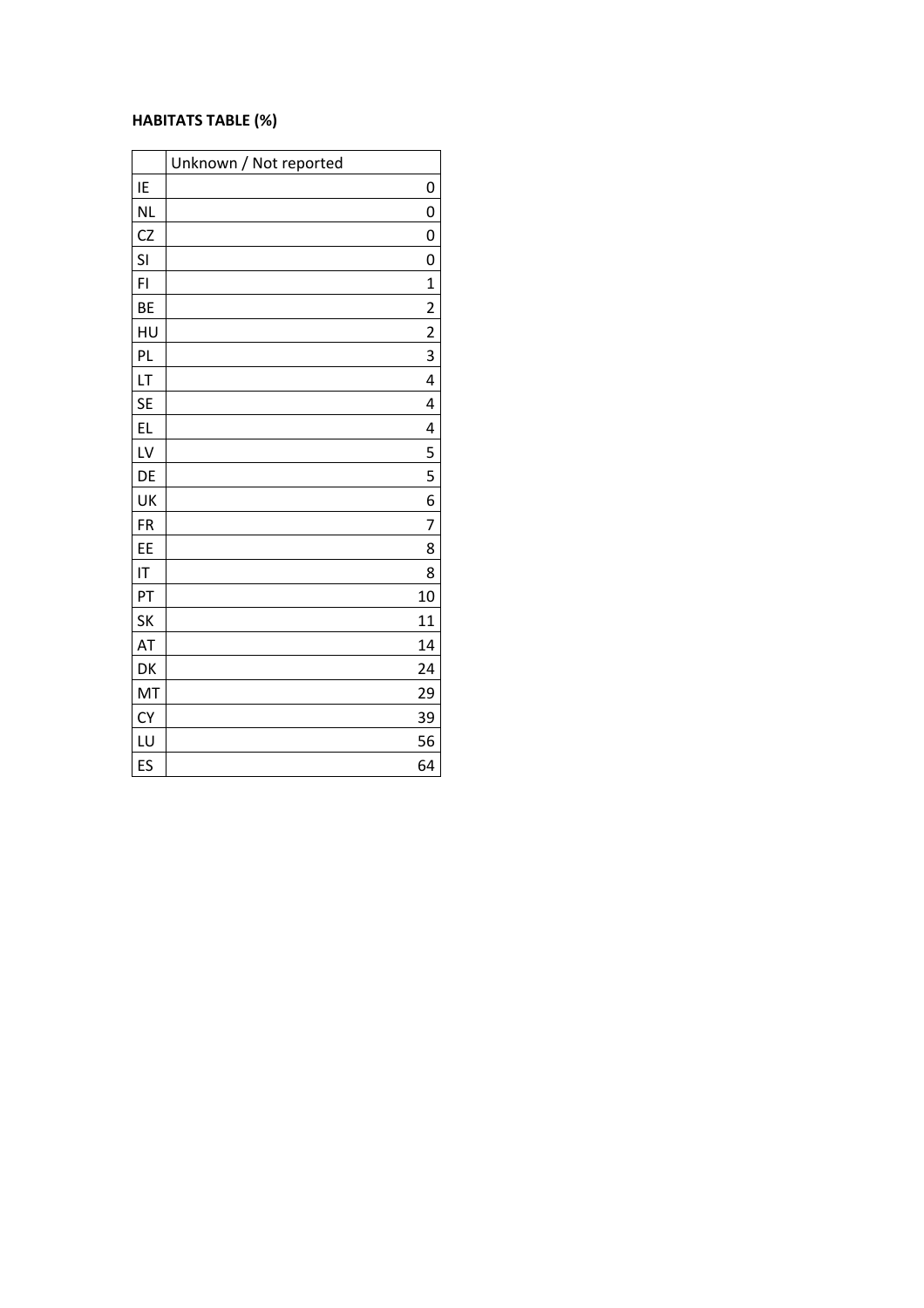### **SPECIES**

Percentage of species reported as "unknown" or "not reported" in the national summaries of the Monitoring Report (article 17 of the Habitats Directive) 2001‐2007. In total 1180 species were to be reported. http://biodiversity.eionet.europa.eu/article17